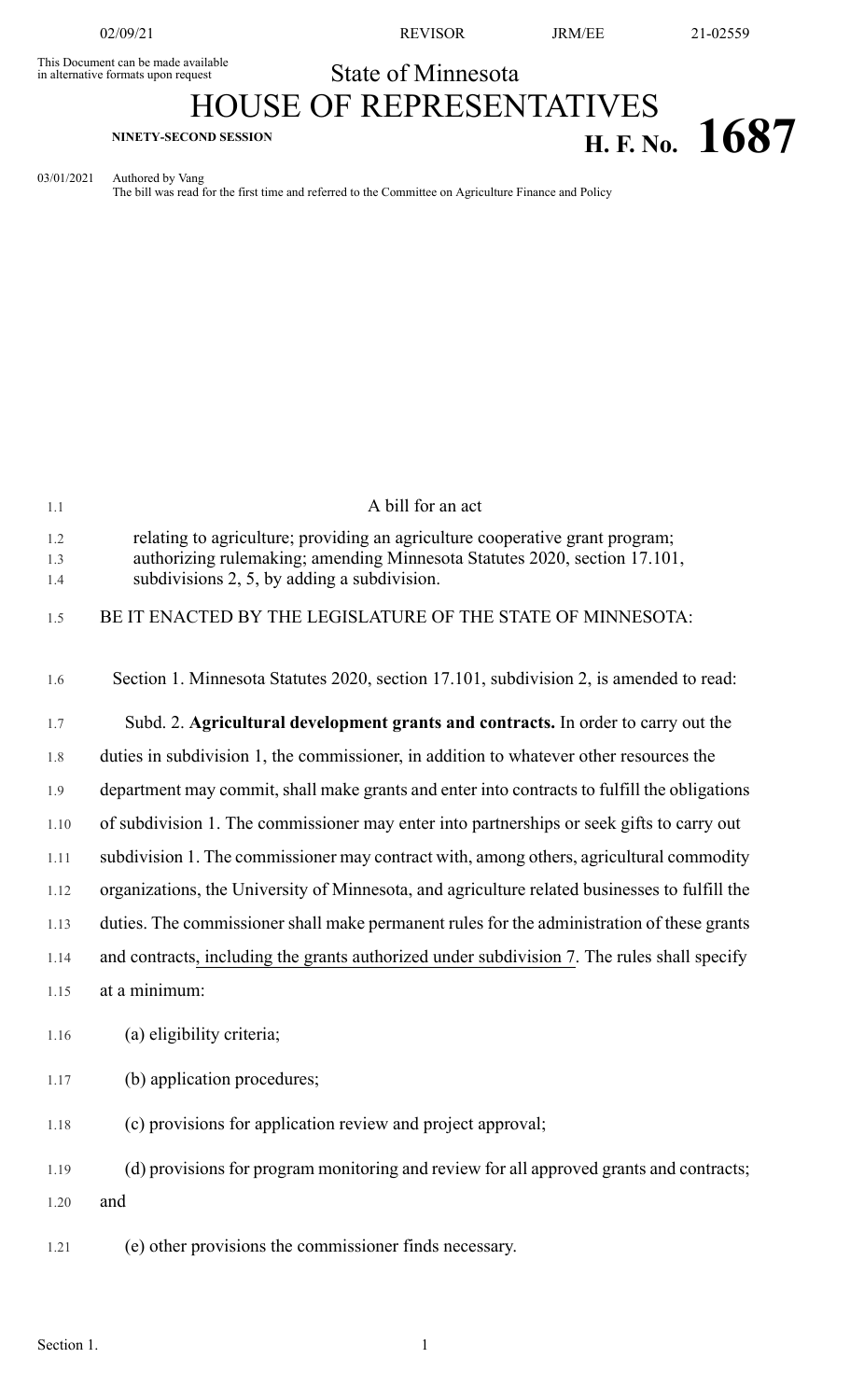| 2.1  | Contracts entered into by the commissioner pursuant to this subdivision shall not exceed           |
|------|----------------------------------------------------------------------------------------------------|
| 2.2  | 75 percent of the cost of the project supported by the commissioner's grant. In any year, no       |
| 2.3  | organization shall receive more than \$70,000 in grants from the commissioner.                     |
| 2.4  | Sec. 2. Minnesota Statutes 2020, section 17.101, subdivision 5, is amended to read:                |
| 2.5  | Subd. 5. Definitions. For purposes of this section:                                                |
| 2.6  | (1) "agricultural commodity" means a material produced for use in or as food, feed,                |
| 2.7  | seed, or fiber and includes crops for fiber, food, oilseeds, seeds, livestock, livestock products, |
| 2.8  | dairy, dairy products, poultry, poultry products, and other products or by-products of the         |
| 2.9  | farm produced for the same or similar use, except ethanol; and                                     |
| 2.10 | (2) "agricultural product processing facility" means land, buildings, structures, fixtures,        |
| 2.11 | and improvements located or to be located in Minnesota and used or operated primarily for          |
| 2.12 | the processing or production of marketable products from agricultural commodities produced         |
| 2.13 | in Minnesota.; and                                                                                 |
| 2.14 | (3) "agricultural service" means an action made under the direction of a farmer that               |
| 2.15 | provides value to another entity. Agricultural service includes grazing to manage vegetation.      |
|      |                                                                                                    |
| 2.16 | Sec. 3. Minnesota Statutes 2020, section 17.101, is amended by adding a subdivision to             |
| 2.17 | read:                                                                                              |
| 2.18 | Subd. 7. Cooperative grants. (a) To carry out the duties in subdivision 1, the                     |
| 2.19 | commissioner must establish and implement a value-added agricultural product processing            |
| 2.20 | and marketing grant program to help farmers finance new cooperatives that organize for             |
| 2.21 | the purposes of operating agricultural product processing facilities, forming marketing            |
| 2.22 | cooperatives, or otherwise marketing an agricultural service or an agricultural product.           |
| 2.23 | (b) To be eligible for this program, a grantee must:                                               |
| 2.24 | (1) be a cooperative organized under chapter 308A;                                                 |
| 2.25 | (2) certify that all control and equity in the cooperative is from farmers, family farm            |
| 2.26 | partnerships, family farm limited liability companies, or family farm corporations as defined      |
| 2.27 | in section 500.24, subdivision 2, who are actively engaged in agricultural commodity               |
| 2.28 | production;                                                                                        |
| 2.29 | (3) be operated primarily for the processing or marketing of agricultural commodities              |
| 2.30 | or services produced in Minnesota; and                                                             |